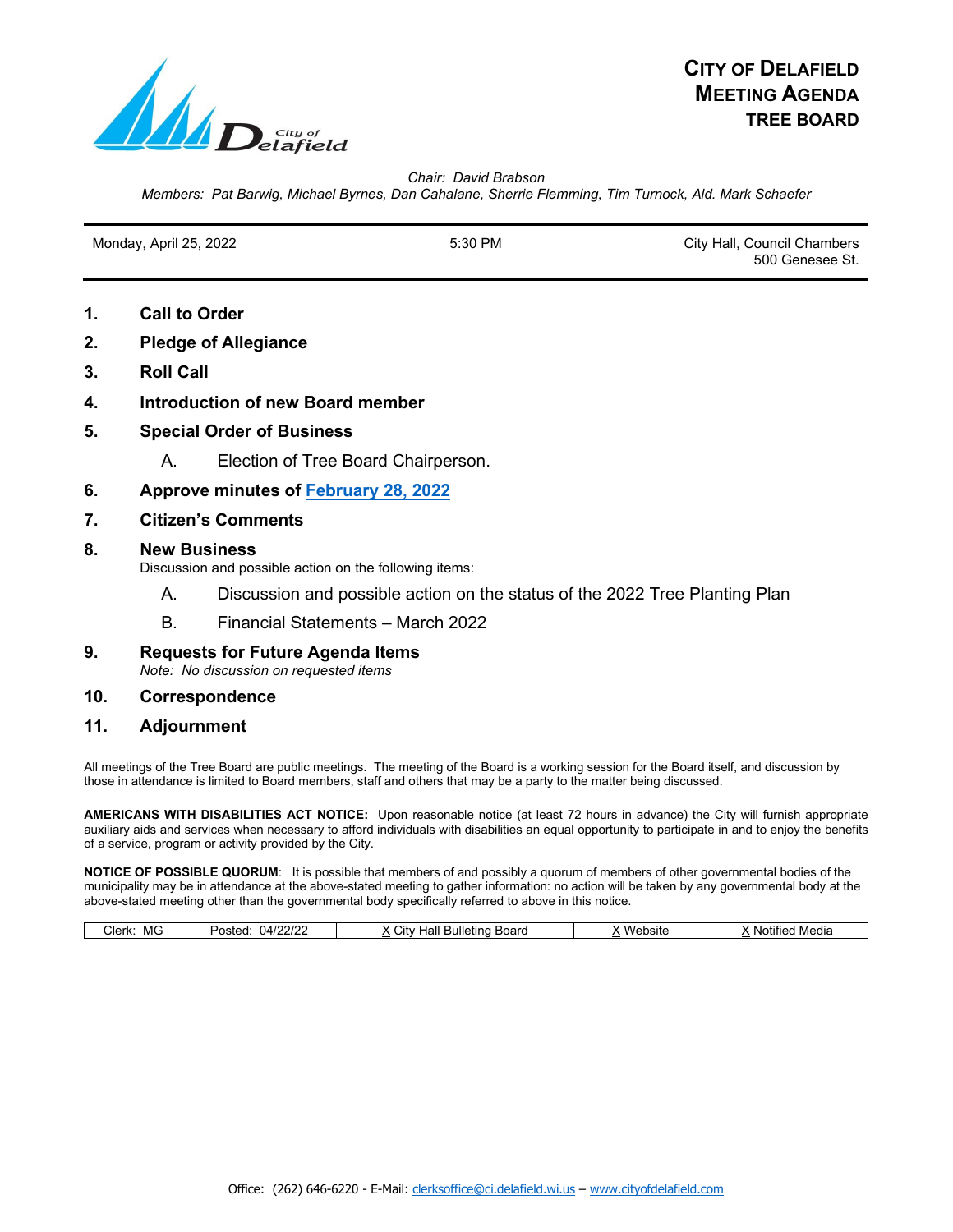# **City of Delafield 2020 - 2024 Tree Planting Plan**

| 2020                         |                 |          | 2021         |                                     |                |          |              |
|------------------------------|-----------------|----------|--------------|-------------------------------------|----------------|----------|--------------|
|                              | Quantity        | Cost ea. | <b>Total</b> |                                     | Quantity       | Cost ea. | <b>Total</b> |
| Oak Leaf Circle              |                 |          |              | <b>Mission Rd</b>                   |                |          |              |
| elm                          | $\overline{2}$  | 425      | 850          | oak                                 | $\overline{2}$ | 500      | 1000         |
| kentucky coffeetree          | 4               | 500      | 2000         | hickory                             | $\overline{2}$ | 500      | 1000         |
| hackberry                    | 4               | 425      | 1700         | maple                               | 3              | 425      | 1275         |
| honey locust                 | 3               | 425      | 1275         | honey locust                        | 3              | 425      | 1275         |
| oak                          | 4               | 500      | 2000         | hackberry                           | $\overline{2}$ | 425      | 850          |
| crab                         | $\overline{2}$  | 425      | 850          | chestnut                            | $\overline{2}$ | 425      | 850          |
| hawthorn                     | $\overline{2}$  | 425      | 850          | elm                                 | 4              | 425      | 1700         |
| maple                        | 4               | 425      | 1700         |                                     |                |          |              |
| ironwood                     | 3               | 425      | 1275         | <b>Mission Ave</b>                  |                |          |              |
|                              |                 |          |              | oak                                 | 4              | 500      | 2000         |
| <b>Oakwood Park</b>          |                 |          |              | hickory                             | 4              | 500      | 2000         |
| crabapple                    | 4               | 425      | 1700         | elm                                 | 4              | 425      | 1700         |
| hawthorn                     | 4               | 425      | 1700         | hackberry                           | 5              | 425      | 2125         |
|                              |                 |          |              | kentucky coffee tree                | 5              | 500      | 2500         |
| Hawks Hollow Dr (cul de sac) |                 |          |              |                                     |                |          |              |
| chestnut                     | 1               | 425      | 425          | <b>Dopkins Municpal Parking Lot</b> |                |          |              |
| oak                          | $\mathbf{1}$    | 500      | 500          | bald cypress                        | $\overline{4}$ | 425      | 1700         |
| hackberry                    | 1               | 425      | 425          |                                     |                |          |              |
|                              |                 |          |              | <b>Firemans Park</b>                |                |          |              |
| Anthony Ct (cul de sac)      |                 |          |              | crabapple for Arborday              | 1              | 500      | 500          |
| oak                          | 1               | 500      | 500          |                                     |                |          |              |
| hackberry                    | 1               | 425      | 425          | <b>Misc Trees</b>                   |                |          |              |
| maple                        | 1               | 425      | 425          | various                             | 5              | 425      | 2125         |
| hickory                      | 1               | 425      | 425          | <b>Totals</b>                       | 50             |          | 22600        |
| Acorn Glenn (cul de sac)     |                 |          |              |                                     |                |          |              |
| hackberry                    | 1               | 425      | 400          |                                     |                |          |              |
| hickory                      | 1               | 500      | 450          |                                     |                |          |              |
| <b>Firemans Park</b>         |                 |          |              |                                     |                |          |              |
| crabapple for Arborday       | 1               | 500      | 500          |                                     |                |          |              |
| <b>Misc Trees</b>            |                 |          |              |                                     |                |          |              |
| various                      | 5               | 425      | 2125         |                                     |                |          |              |
| <b>Totals</b>                | $\overline{51}$ |          | 22500        |                                     |                |          |              |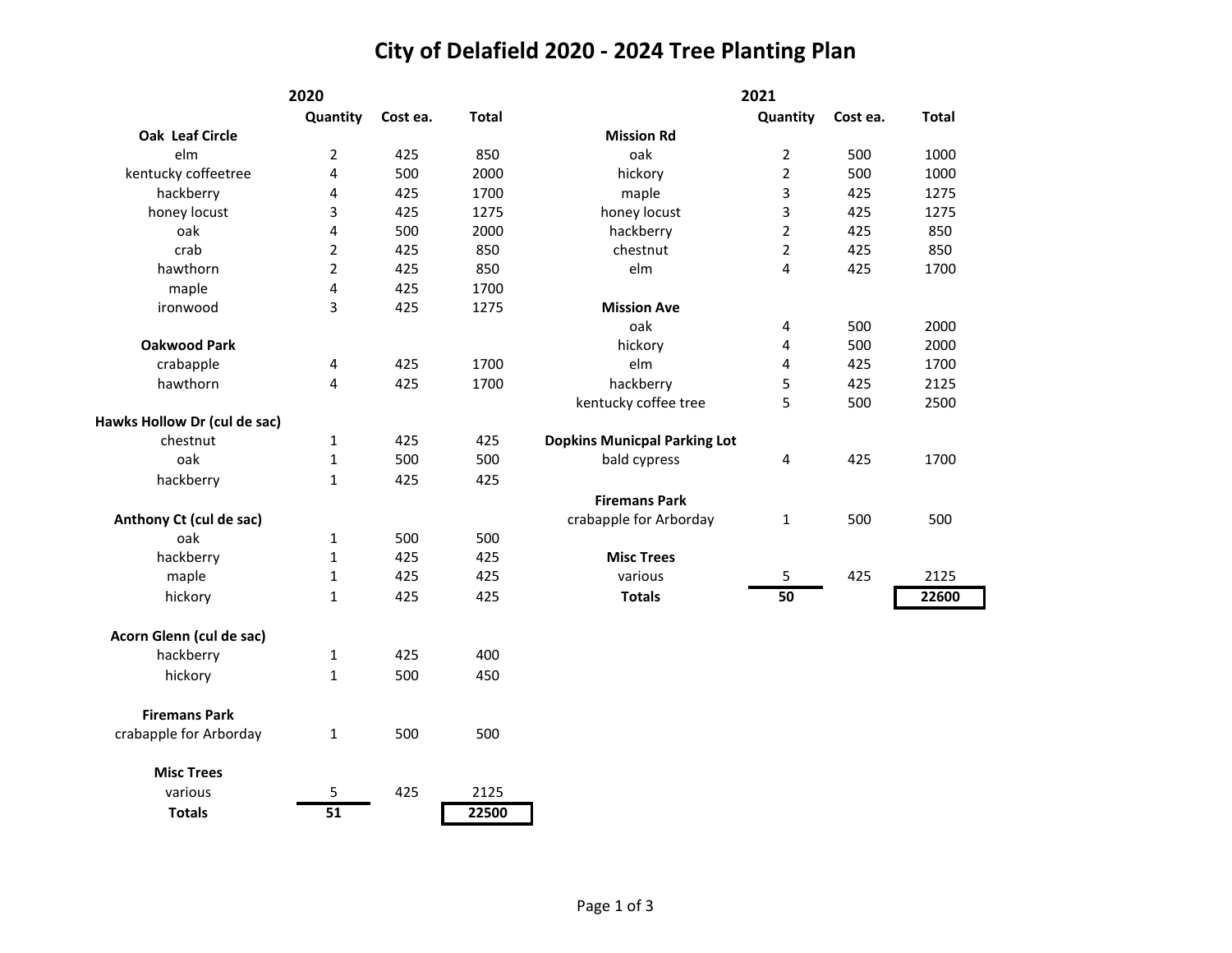# **City of Delafield 2020 - 2024 Tree Planting Plan**

|                            | 2022           |          |              |                            | 2023           |          |              |
|----------------------------|----------------|----------|--------------|----------------------------|----------------|----------|--------------|
|                            | Quantity       | Cost ea. | <b>Total</b> |                            | Quantity       | Cost ea. | <b>Total</b> |
| <b>Cushing Park</b>        |                |          |              | <b>Cushing Park</b>        |                |          |              |
| oak                        | $\overline{2}$ | 500      | 1000         | oak                        | $\overline{2}$ | 500      | 1000         |
| magnolia                   | $\overline{2}$ | 450      | 900          | hackberry                  | $\overline{2}$ | 425      | 850          |
| maple                      | $\mathbf{1}$   | 425      | 425          | maple                      | $\overline{2}$ | 425      | 850          |
| Cemetery                   |                |          |              | <b>Fireman's Park</b>      |                |          |              |
| crabapple                  | 5              | 500      | 2500         | maple                      | $\mathbf{1}$   | 425      | 425          |
|                            |                |          |              | sycamore                   | $\mathbf{1}$   | 425      | 425          |
| <b>Liberty Park</b>        |                |          |              | hackberry                  | $\mathbf{1}$   | 425      | 425          |
| to be determined           | 10             | 425      | 4250         |                            |                |          |              |
|                            |                |          |              | <b>Booster Station</b>     |                |          |              |
| <b>Cushing Park Rd</b>     |                |          |              | maple                      | $\mathbf{1}$   | 425      | 425          |
| oak                        | $\mathbf{1}$   | 500      | 500          |                            |                |          |              |
| maple                      | $\overline{2}$ | 425      | 850          | Well #1                    |                |          |              |
| hackberry                  | $\overline{2}$ | 425      | 850          | kentucky coffeetree        | 1              | 500      | 500          |
|                            |                |          |              | oak                        | $\mathbf{1}$   | 500      | 500          |
| <b>ROW requests</b>        |                |          |              | sycamore                   | $\mathbf{1}$   | 425      | 425          |
| based on requests          | 20             | 450      | 9000         |                            |                |          |              |
|                            |                |          |              | <b>Cedar Valley Ct</b>     |                |          |              |
|                            |                |          |              | oak                        | 1              | 500      | 500          |
| <b>Genesee St Planters</b> |                |          |              | maple                      | 1              | 425      | 425          |
| to be determined           | 5              | 450      | 2250         | elm                        | 1              | 425      | 425          |
| <b>Firemans Park</b>       |                |          |              | <b>ROW requests</b>        |                |          |              |
| crabapple for Arborday     | $\mathbf 1$    | 500      | 500          | based on requests          | 20             | 450      | 9000         |
| <b>Misc Trees</b>          |                |          |              | <b>Genesee St Planters</b> |                |          |              |
| various                    | 5              | 450      | 2250         | to be determined           | 5              | 450      | 2250         |
| <b>Totals</b>              | 56             |          | 25275        |                            |                |          |              |
|                            |                |          |              | <b>Firemans Park</b>       |                |          |              |
|                            |                |          |              | crabapple for Arborday     | $\mathbf{1}$   | 500      | 500          |
|                            |                |          |              | <b>Misc Trees</b>          |                |          |              |
|                            |                |          |              | various                    | 5              | 450      | 2250         |
|                            |                |          |              | <b>Totals</b>              | 47             |          | 21175        |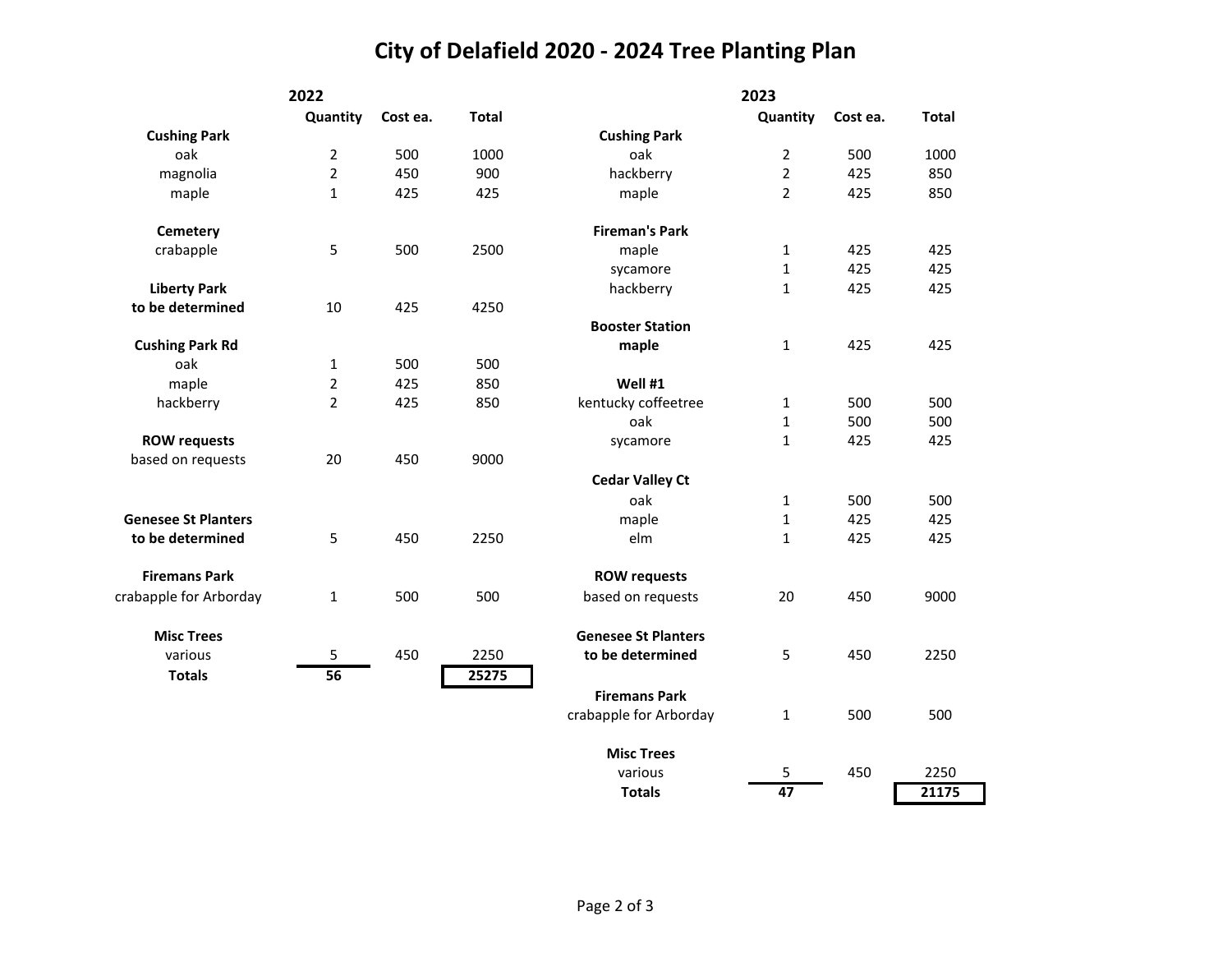# **City of Delafield 2020 - 2024 Tree Planting Plan**

|                            | 2024     |          |       |
|----------------------------|----------|----------|-------|
|                            | Quantity | Cost ea. | Total |
| <b>Oakwood Park</b>        |          |          |       |
| hackberry                  | 3        | 425      | 1275  |
| oak                        | 2        | 500      | 1000  |
| elm                        | 3        | 425      | 1275  |
| honey locust               | 2        | 425      | 850   |
| spruce                     | 3        | 425      | 1275  |
| <b>Genesee St Planters</b> |          |          |       |
| to be determined           | 5        | 450      | 2250  |
| <b>ROW requests</b>        |          |          |       |
| based on requests          | 20       | 450      | 9000  |
| <b>Oakwood Park</b>        |          |          |       |
| Arborday Tree              | 1        | 500      | 500   |
| <b>Misc Trees</b>          |          |          |       |
| various                    | 10       | 450      | 4500  |
| <b>Totals</b>              | 49       |          | 21925 |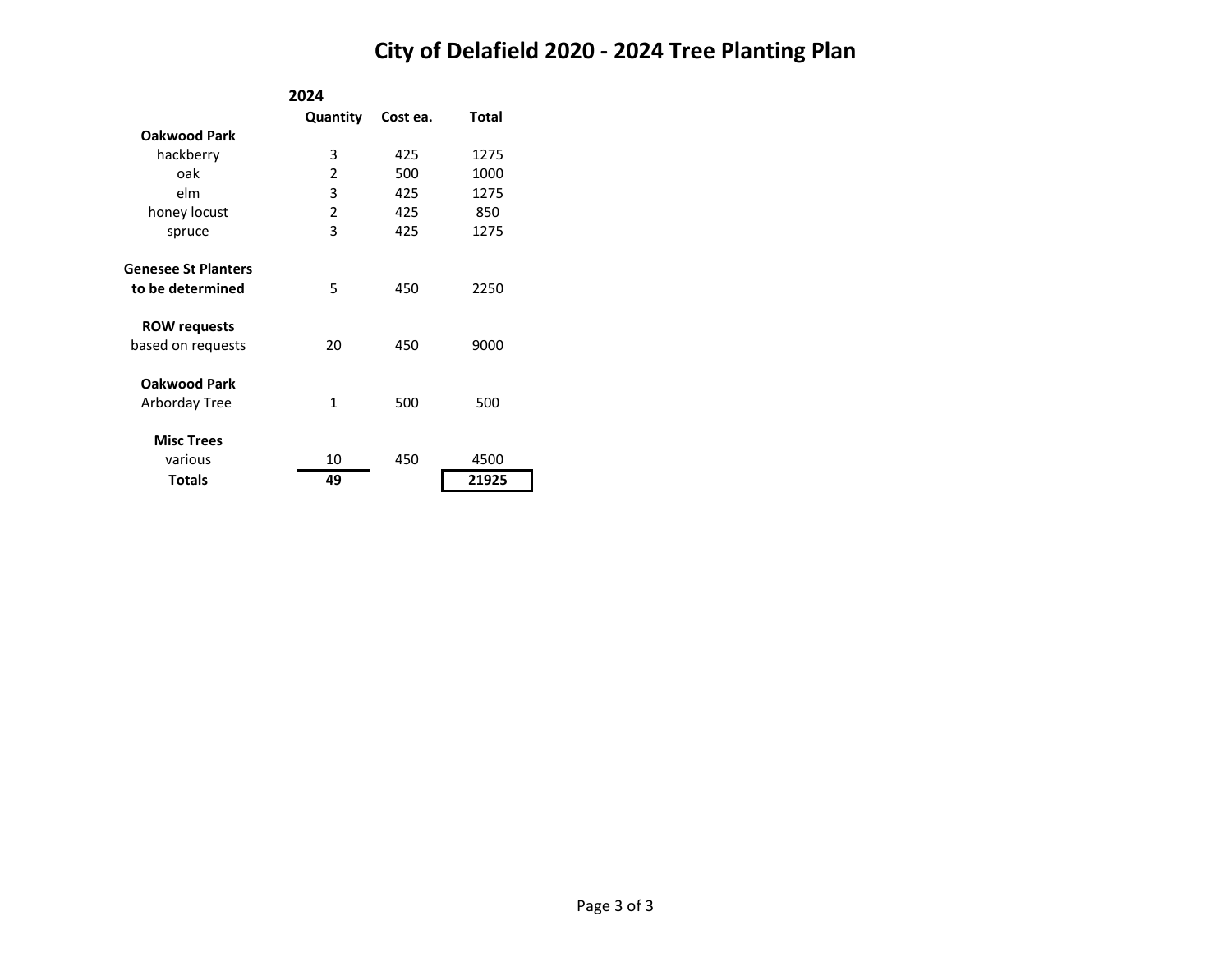### CITY OF DELAFIELD BALANCE SHEET MARCH 31, 2022

#### TREE DEVELOPERS DEPOSIT

#### ASSETS

| 530-00-11000-000-000<br>530-00-11300-000-000 | CASH ALLOCATED TO OTHER FUNDS<br>TEMPORARY CASH INVESTMENT      | 94,824.97)<br>119,425.06 |           |
|----------------------------------------------|-----------------------------------------------------------------|--------------------------|-----------|
|                                              | <b>TOTAL ASSETS</b>                                             |                          | 24,600.09 |
|                                              | <b>LIABILITIES AND EQUITY</b>                                   |                          |           |
|                                              | <b>FUND EQUITY</b>                                              |                          |           |
| 530-00-30000-000-000                         | <b>FUND BALANCE</b><br>REVENUE OVER EXPENDITURES - YT<br>525.00 | 24,075.09                |           |
|                                              | <b>BALANCE - CURRENT DATE</b>                                   | 24,600.09                |           |
|                                              | <b>TOTAL FUND EQUITY</b>                                        |                          | 24,600.09 |
|                                              | <b>TOTAL LIABILITIES AND EQUITY</b>                             |                          | 24,600.09 |